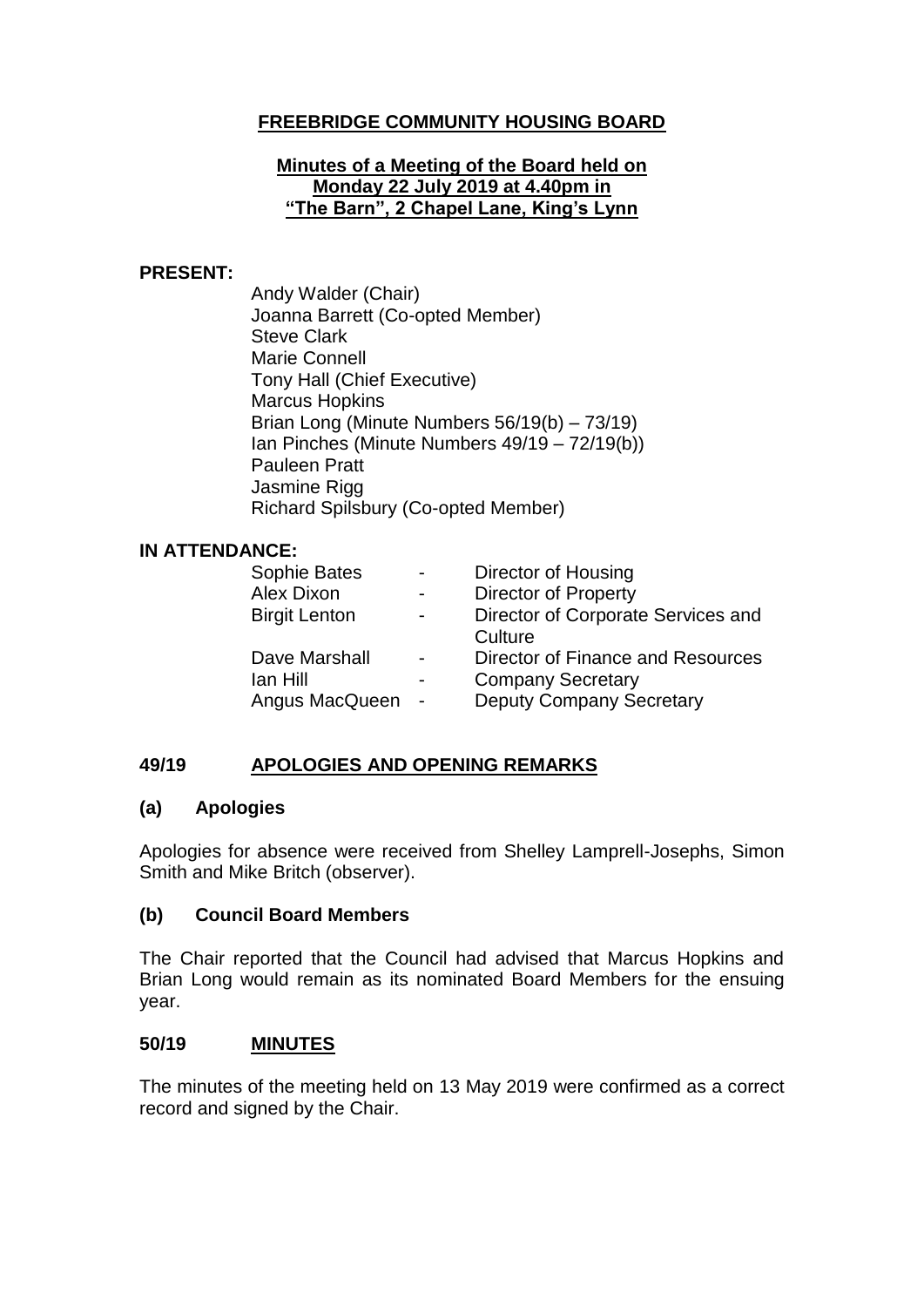# **51/19 MATTERS ARISING**

There were no matters arising.

### **52/19 ACTION SHEET**

### **(a) Hillington Square Project**

In answer to a question, the Chief Executive confirmed that the Hillington Square project was in the process of being included as a specific entry on the corporate risk map.

### **(b) Progress of Demolitions**

**Confidential** 

### **(c) Review of Complaints Panel**

It was highlighted that the review of the Complaints Panel was scheduled in the action sheet to be completed by March 2020; this should have read December 2019 and it was agreed that this be changed accordingly.

### **53/19 DECLARATIONS OF INTEREST**

**Confidential** 

### **54/19 CHAIR'S UPDATE**

The Chair described the following activities that he had undertaken since the last meeting:

- He had held weekly meetings with the Chief Executive. Key themes at these meetings had been empty property performance and the development pipeline.
- He had attended a meeting of the Chairs of the Placeshapers associations. This had been a useful networking opportunity.
- He had attended a Strategic Forum meeting with the Council. The meeting had included some operational items which would, in future, be dealt with at officer level.

### **55/19 MANAGEMENT TEAM UPDATE**

A written update from the Management Team had been previously circulated and was noted by the Board.

The written update covered the following issues:

• Changes in the Human Resources Team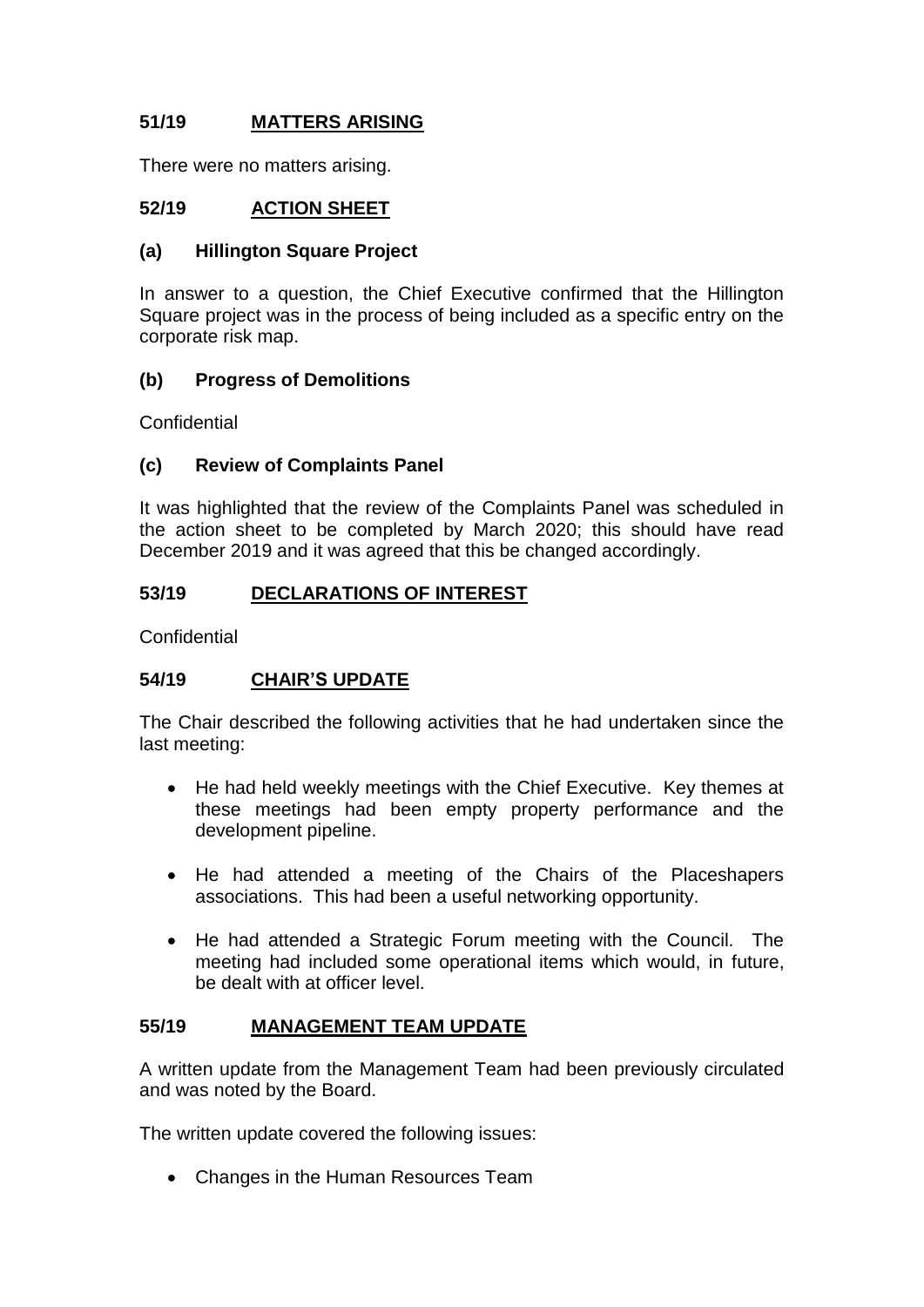- Health and Housing Agenda
- Annual Pensions Update
- Employee Conference
- Complaints Update
- Out and About Programme and Placeshaping Activity
- Declarations of Interest Update
- Shareholders

In answer to a question, the Chief Executive advised that his meetings with local health agencies had focused on how Freebridge might work more closely with them. In the long term, this might include the provision of key worker accommodation; in the short term this could be around nurses' accommodation and move-on accommodation for patients to enable more beds to be made available on wards.

### **56/19 PERFORMANCE PACK**

### **(a) Introduction**

The Director of Finance and Resources presented the Performance Pack for the Quarter ending 30 June 2019.

Discussion took place on each aspect of the Performance Pack, as set out below.

### **(b) Operational Performance Report and Financial Statements**

**Confidential** 

### **(c) Treasury Management and Strategy Update**

The Board noted the update.

### **(d) Business Plan Project Update**

The Board noted the update.

### **(e) Risk Management and Business Assurance Update**

In answer to questions, the Director of Finance and Resources confirmed that each member of the Management Team reviewed the risks in their areas of responsibility on a quarterly basis. He would circulate to the Board a comparison of this quarter's overall risk score with that of the previous quarter.

The Board expressed concern that there had been no movement on the highest risks in the last quarter. The Chief Executive responded that the Management Team had held two sessions on these risks, and he and the Director of Corporate Services and Culture were now leading workshops with key staff to ensure that progress was made. The Board acknowledged the need for Management Team involvement at present, but stressed that the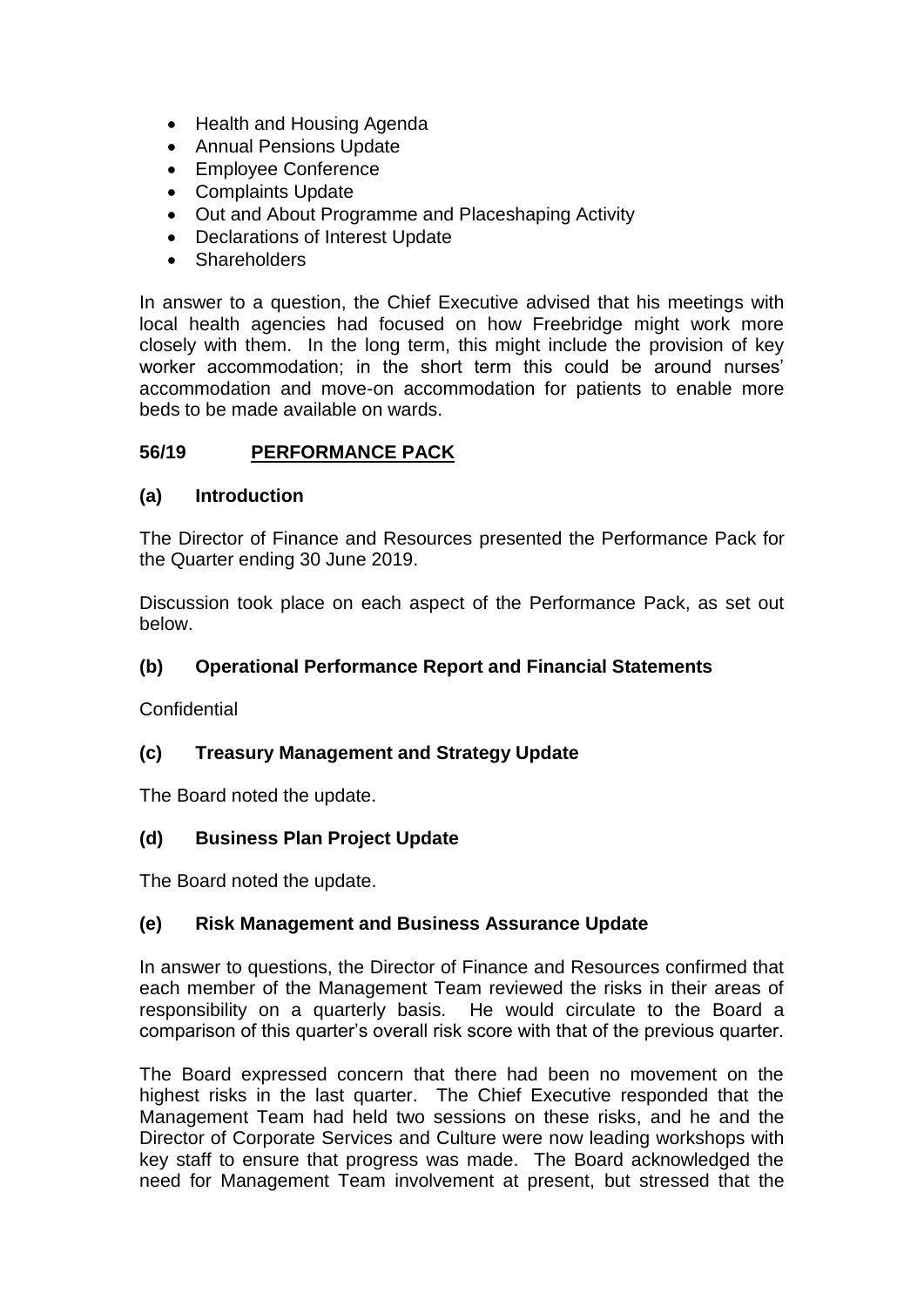operational managers should be addressing the risks in their areas. The Chair stated that the Board would wish to see at its next meeting progress on addressing the highest risks and to have assurance that Management Team members were able to step back from day-to-day involvement with the management of risks.

# **(f) Health and Safety Compliance**

In answer to a question, the Director of Property confirmed that Freebridge was 100% compliant on fossil fuel certificates for its properties.

The Board observed that the Health and Safety Compliance report was detailed. The Director of Property said that, at some point in the future, the Board would receive a suite of indicators which would replace this report; he was not yet able to say when this would be available. The Board accepted that, in the meantime, this report provided it with the oversight it required.

## **(g) Tenant Panel Quarterly Update**

The Board noted the update.

# **57/19 AUDIT COMMITTEE RECOMMENDATIONS**

The Board received a report which introduced the recommendations of the meeting of the Audit Committee held on 8 July 2019.

Recommendations 1 and 2, as listed in the report, were considered under item 10 of the agenda (minute number 58/19 below), and recommendations 3, 4 and 5 were considered under item 11 of the agenda (minute number 59/19 below).

### **58/19 INTERNAL CONTROLS ASSURANCE ANNUAL REPORT 2018/19**

Ian Pinches, Chair of the Audit Committee, presented the Internal Controls Assurance Annual Report 2018/19.

While acknowledging that the report gave assurance that there were sufficient systems of controls in place, the Board observed that the report highlighted ongoing concerns regarding some areas of the business, in particular Property Services. The Chair stressed that the Board would wish to see improvement at the next meeting.

In answer to a question, Ian Pinches confirmed that the Audit Committee had been satisfied that Freebridge met the regulatory requirement to "adhere to all relevant law".

The Director of Finance and Resources highlighted that Internal Audit had provided Freebridge with a conclusion rating of 2 for 2018/19. While this was the same as last year, progress was being made, which was demonstrated by the fact that there had been 17 Internal Audit findings in 2018/19, as compared to 33 in 2017/18.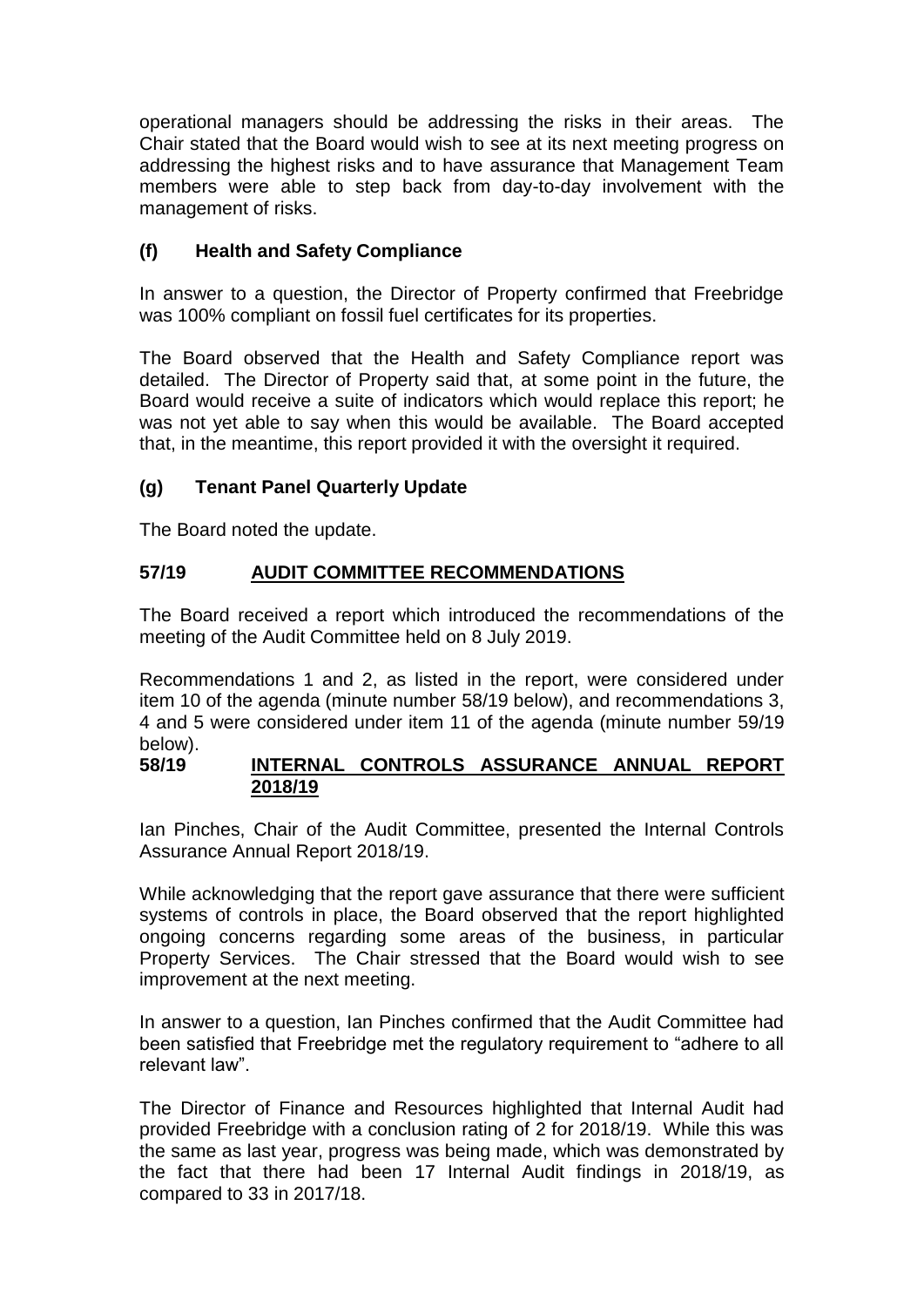The Chair asked that a future strategy afternoon consider whether a grading of "adequate" in relation to internal controls was good enough. This was the grading which had been recommended by management for 2018/19 and agreed by the Audit Committee.

### **RESOLVED:**

- 1) That the Internal Controls Assurance Annual Report 2018/19 be approved.
- 2) That the statement on internal control be approved for inclusion in Freebridge's statutory financial accounts 2018/19.

### **59/19 DRAFT STATUTORY ACCOUNTS 2018/19**

Ian Pinches, Chair of the Audit Committee, presented a report which detailed the Association's draft statutory accounts 2018/19, including the Board of Management Report, Strategic Report, Auditor's Report and Financial Statements. Also presented for approval were the Audit Completion Report 2018/19 and the Letter of Representation to the External Auditor.

The Director of Finance and Resources reminded the Board that this had been the first audit undertaken for Freebridge by the new auditors, Mazars, and he was pleased to report that the audit process had gone well. He advised that there had been two recent pension cases, one relating to Guaranteed Minimum Pension (GMP) and the other known as the McCloud Case, which had resulted in discussions nationally as to whether the outcomes of the cases should be reflected in accounts. The actuaries were of the view that they should not be, but Mazars had decided that they should be recorded as misstatements. However, the misstatements were not material, and so changes to the accounts were not required. The Board took assurance that the Audit Committee had considered this issue and was satisfied with the approach.

[confidential wording]

### **RESOLVED:**

- 1) That the statutory accounts 2018/19 be approved.
- 2) That the Audit Completion Report 2017/18 be approved for submission to the Regulator of Social Housing.
- 3) That the Letter of Representation be approved for signature by the Chief Executive.

## **60/19 BOARD'S REPORT TO THE ANNUAL GENERAL MEETING**

The Chief Executive presented a report which sought approval for the Board's Report to the 2019 Annual General Meeting.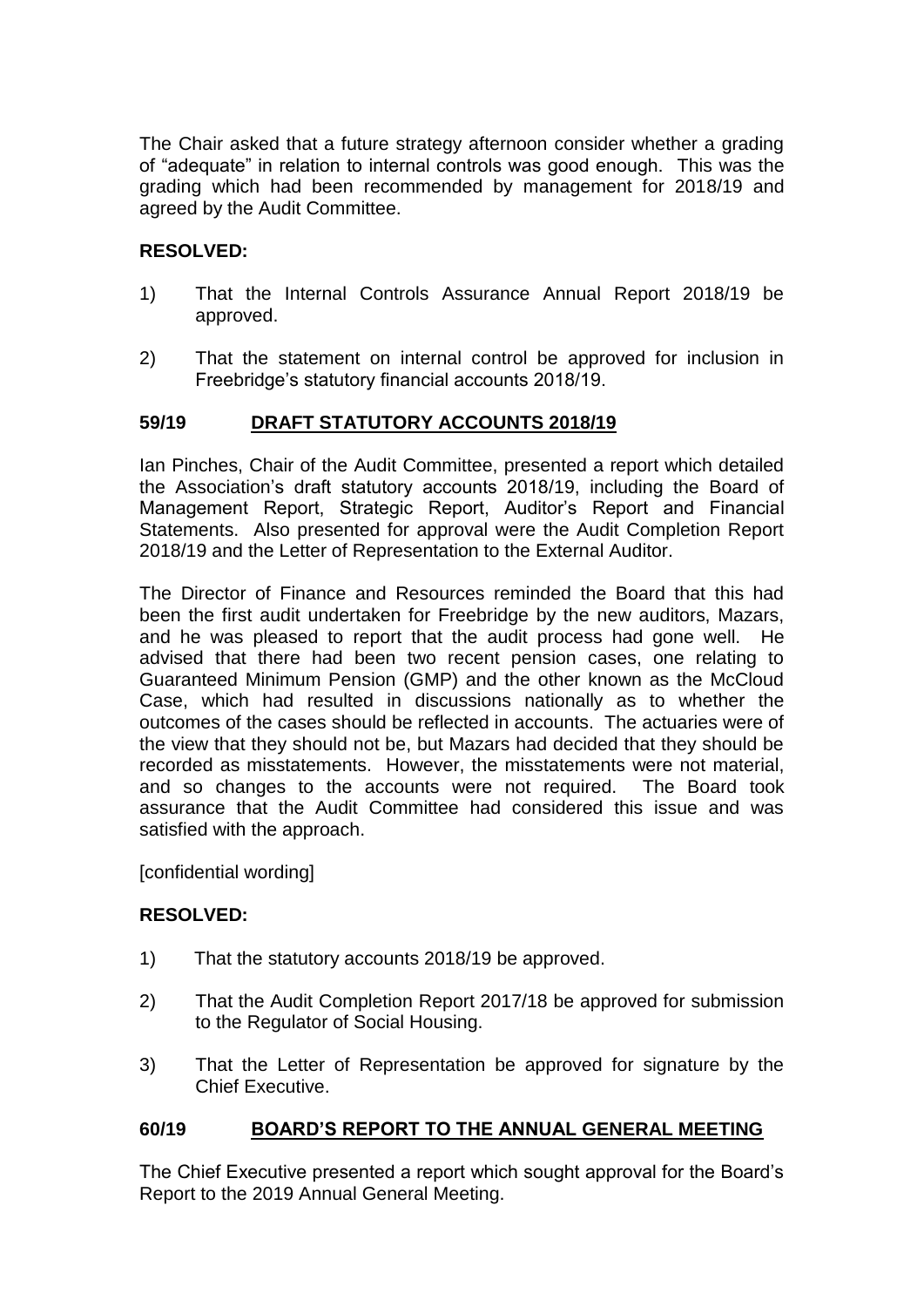**RESOLVED:** That the Board's Report to the 2019 Annual General Meeting be approved.

### **61/19 REVISED RULES**

The Company Secretary presented a report which set out draft Rule changes for approval to be taken forward to the 2019 and 2020 Annual General Meetings. He advised that legal advice had been received from Trowers and Hamlins which had confirmed that the proposed changes were legally compliant. Trowers and Hamlins had pointed out that consent was no longer required from the Regulator before an Association could become a subsidiary of another organisation, and so had suggested that this requirement be removed from the proposed Rules (Rule A5).

In answer to a question, the Company Secretary explained that, while the Rules set the overall structure of Board procedure, more detail was provided in the Standing Orders.

#### **RESOLVED:**

- 1) That the proposed changes to the Rules be approved, subject to the amendment suggested by Trowers and Hamlins to Rule A5 as described above, for consideration by the Annual General Meeting in due course.
- 2) That the Rule changes be phased over two years, as described in the report, to enable further work on developing a skills-based Board and enhancing customer involvement.

#### **62/19 DRAFT ANNUAL GENERAL MEETING NOTICE OF MEETING AND AGENDA**

The Company Secretary presented a report which sought approval for the draft notice of meeting and agenda for the 2019 Annual General Meeting.

The Company Secretary advised that a shareholders' lunch, provisionally scheduled for 4 September 2019, would be held in advance of the Annual General Meeting, and this would be an opportunity to explain the proposed Rule changes. The Chair asked all members of the Board to attend this event if possible.

**RESOLVED:** That the draft notice of meeting and agenda for the 2019 Annual General Meeting be approved.

### **63/19 GOVERNANCE COMMITTEE RECOMMENDATIONS**

The Board received a report which introduced the recommendations of the meeting of the Governance Committee held on 1 July 2019.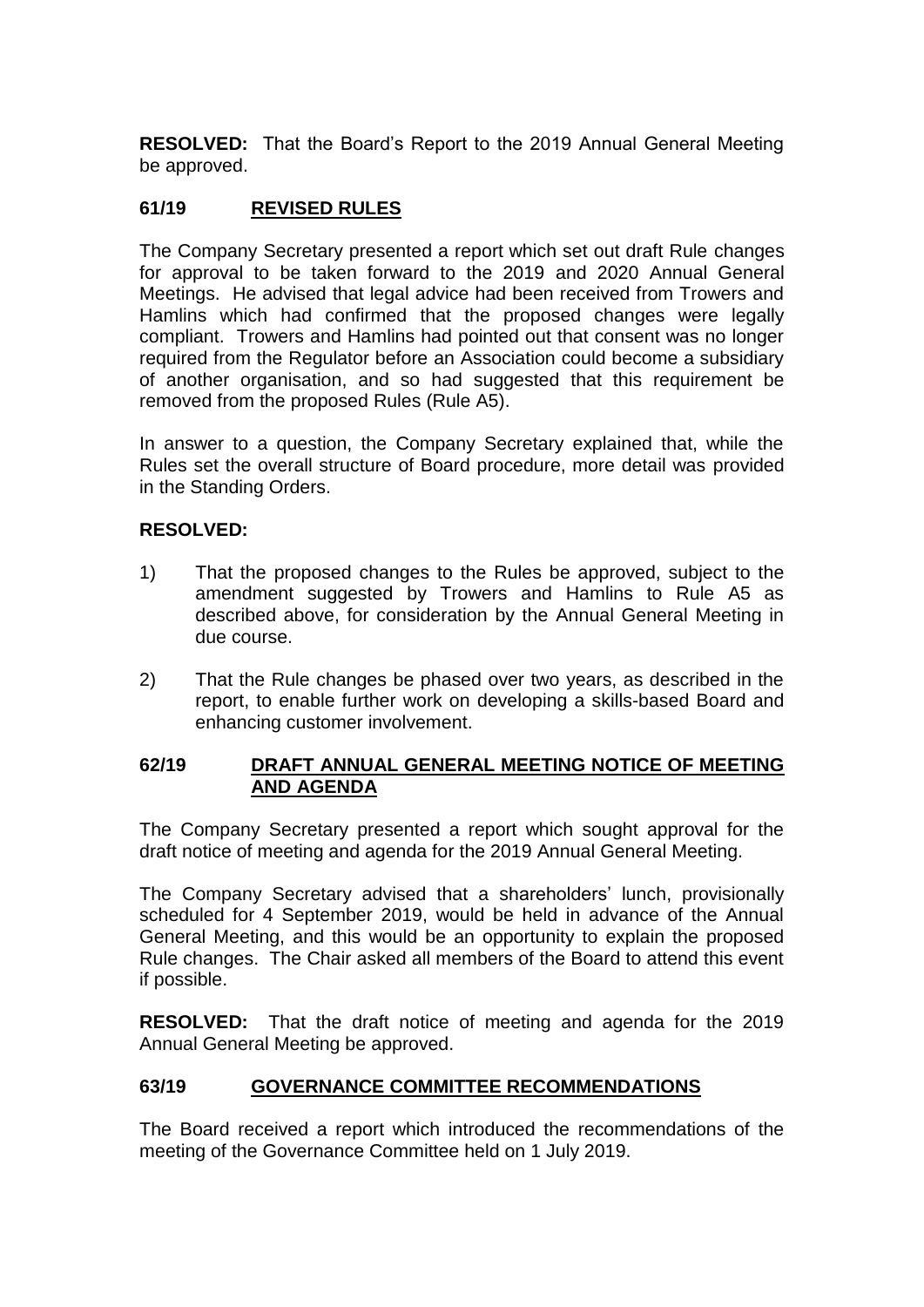Recommendation 1, as listed in the report, was considered under item 16 of the agenda (minute number 64/19 below).

In relation to recommendation 5, Marie Connell, Chair of the Governance Committee, advised that the Committee had had some debate as to whether there should be any increase in Board Member remuneration this year. Ultimately, it had been decided that an increase of 2% was appropriate, as it would be in line with the employee remuneration increase and would mitigate to some extent a large increase when the next external evaluation of Board Member remuneration was undertaken.

### **RESOLVED:**

- 1) That the revised Freebridge Board Member Agreement for Services be approved.
- 2) That the Bridgegate Homes Director Agreement for Services for the Chair be approved.
- 3) That Standing Order 12, paragraph 2.1(f), be suspended to enable the Bridgegate Homes Director Agreement for Services to be executed as a Deed by two signatories (a Director plus another Director or the Company Secretary) and not under seal.
- 4) That an increase in Board Member Remuneration of 2%, to take effect from 1 July 2019, be approved.
- 5) Confidential

### **64/19 REVISED PROPOSALS TO INTRODUCE A CUSTOMER SERVICE COMMITTEE**

The Company Secretary presented a report which set out proposals to introduce a Customer Service Committee. He said that the proposals had been developed in consultation with the Board (at the strategy afternoon on 10 June 2019), the Governance Committee and the Tenant Panel.

In answer to questions, the Company Secretary made the following points:

- Proposed terms of reference for the Customer Service Committee would be presented to the Board at its next meeting.
- It was not envisaged that the creation of the new Committee would result in a significant increase in employee workload, other than servicing the meetings. Much of the Committee's work would be to consider items which were currently being prepared for the Board.

The Board supported the creation of the new Committee, initially as a pilot, as it would enhance customer involvement in governance. It was stressed that the Committee would need clear terms of reference and that it should complement, and not duplicate, the work of the Tenant Panel.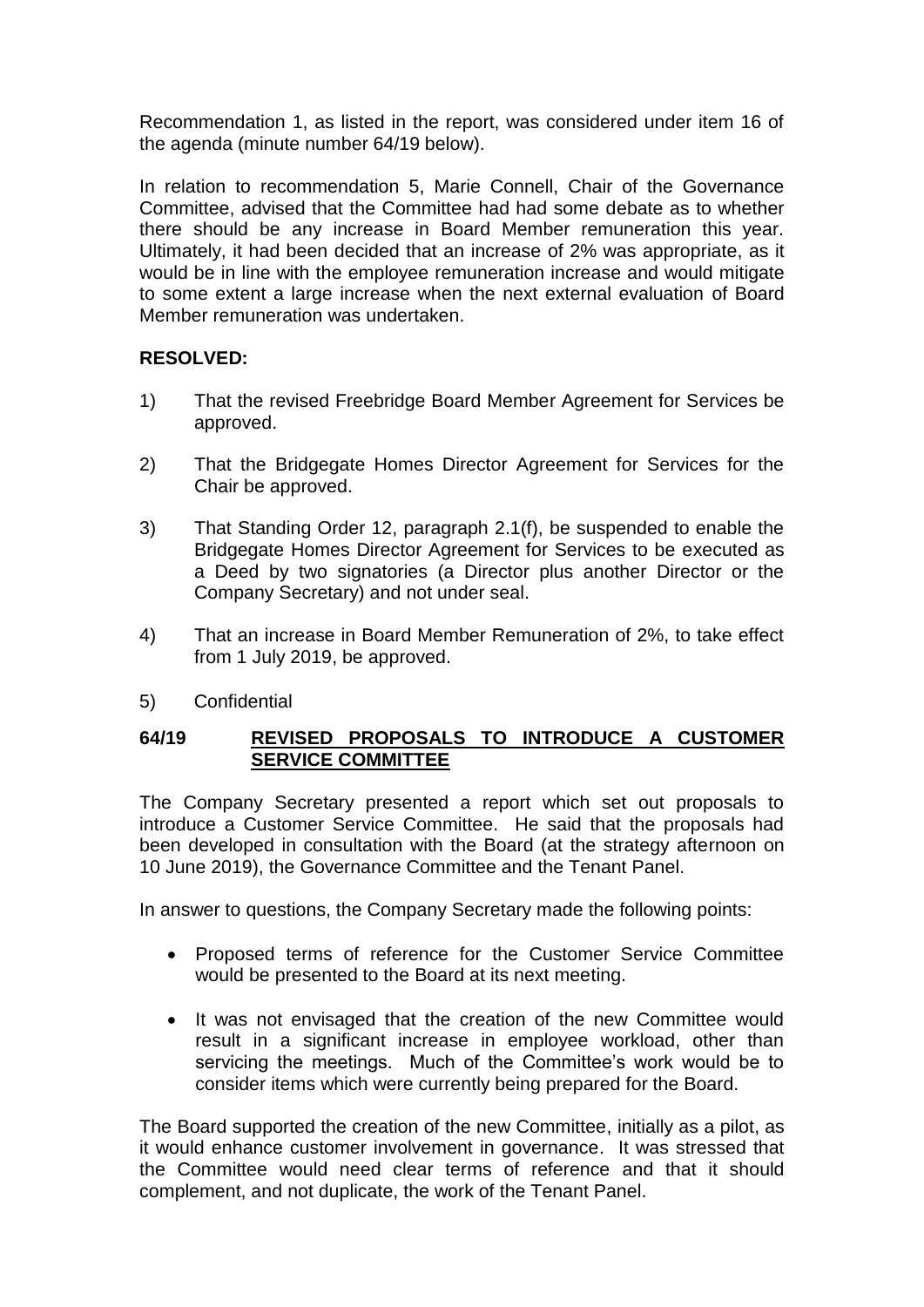**RESOLVED:** That a pilot be approved, running from 1 January 2020 until 1 September 2020, to establish a Customer Service Committee with key evaluation criteria and involvement of stakeholders and customers throughout.

# **65/19 TREASURY UPDATE AND PROPOSAL**

**Confidential** 

## **66/19 MEETINGS TIMETABLE 2020**

The Deputy Company Secretary presented a report which sought approval for the 2020 timetable for Board and Committee meetings and the Annual General Meeting.

The Board acknowledged that it had previously discussed (at the December 2018 strategy afternoon) whether moving from 10 Board meetings per year to four had been too big a change, and whether it might be beneficial to revert to five or six Board meetings per year. However, the Board had now settled successfully into a routine of four meetings per year. Furthermore, at its next meeting, the Board would be considering revised terms of reference for the Audit and Governance Committees, terms of reference for the new Customer Service Committee, and revised delegations to the Management Team, all of which would reduce the Board's workload. The option to hold special Board meetings if necessary, for instance at strategy afternoons, also existed. The Board, therefore, decided to continue with four meetings per year.

It was noted that, in view of the decision taken under the item at minute number 64/19 above, meetings of the Customer Service Committee would need to be added to the timetable once this was established.

**RESOLVED:** That the meetings timetable for 2020 be agreed.

## **67/19 HILLINGTON SQUARE**

**Confidential** 

## **68/19 INDEPENDENT EAST**

The Chief Executive presented a report which considered the principle of joining an informal group of Norfolk and Suffolk based housing associations, to be known as "Independent East". He reminded the Board that it had previously discussed this proposal at its strategy afternoon in June 2019.

### **RESOLVED:**

- 1) That it be approved in principle to join Independent East.
- 2) That feedback be provided to the forthcoming meeting of Chairs and Chief Executives based on that provided by the Board at the strategy afternoon held in June 2019, as set out in Appendix 1 to the report.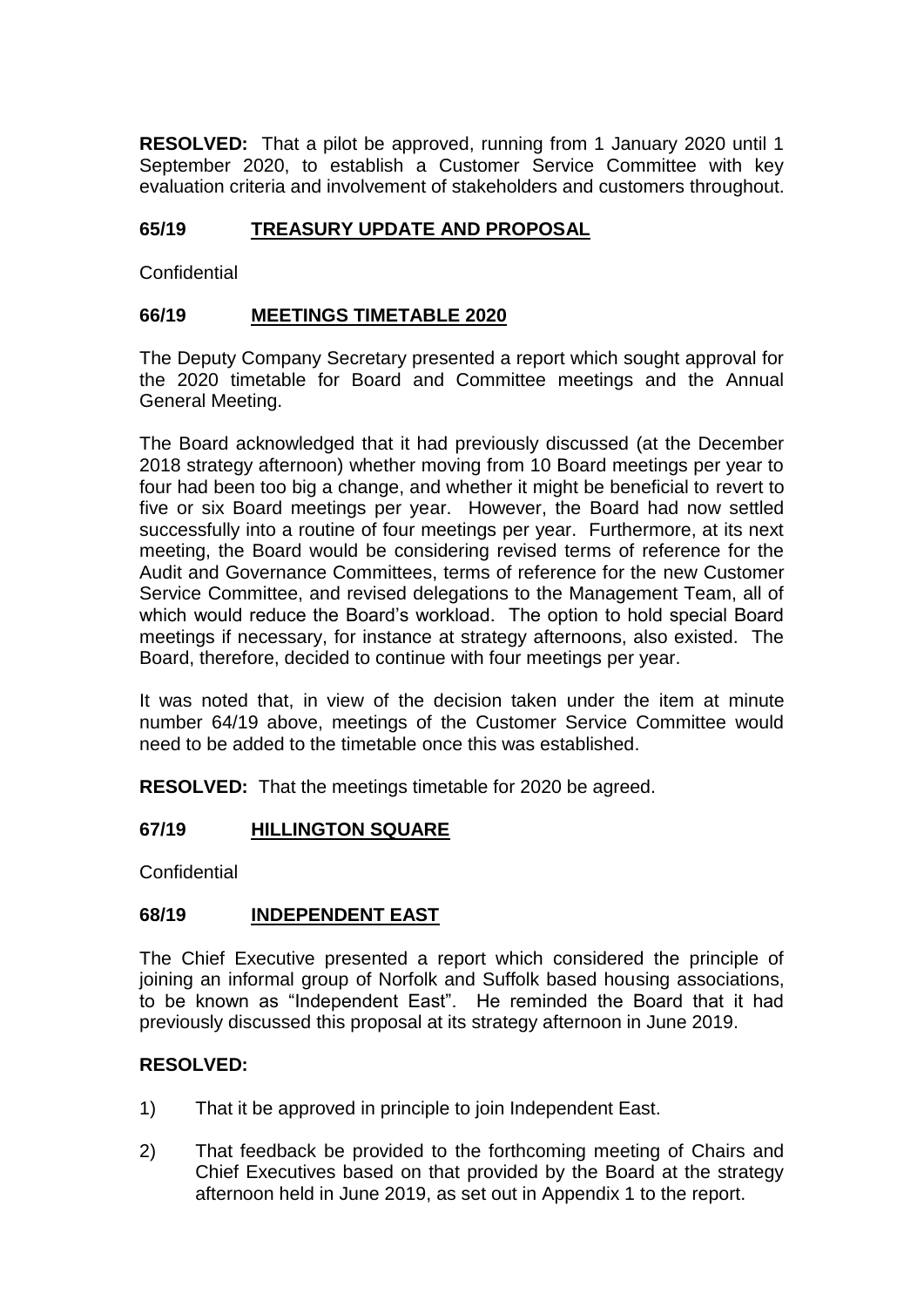# **69/19 APPOINTMENT OF SHAREHOLDERS**

The Board noted a report which listed applications to become shareholders that had been approved.

### **70/19 COMMITTEE MINUTES**

The Board received the minutes of the Governance Committee meetings held on 20 May and 1 July 2019 and of the Audit Committee meeting held on 8 July 2019.

### **71/19 FUTURE WORK PROGRAMME OF THE BOARD**

The Board noted its work programme for the ensuing year.

It was pointed out that, in line with the resolution at 67/19 above, a report on the completion of the Hillington Square project would need to be added to the agenda items for November 2019 (unless it was possible to hold a special meeting at an earlier date for this item).

In answer to a question, the Chief Executive said that consideration of the Local Plan would be included as part of the Homelessness session at the Board's strategy afternoon in September 2019.

The Chair asked that Board Members put forward any topics that they would like to be covered at strategy afternoons. Regeneration and Freebridge Academy (to help young people into work) were topics that would be programmed into the schedule.

## **72/19 ANY OTHER BUSINESS**

### **(a) "Paperless Board Meetings"**

The Chair said that he, Jasmine Rigg and Richard Spilsbury had been trialling "paperless Board meetings" whereby they received their Board papers electronically only and used tablet computers to read and annotate them. The trial had been worthwhile, as a number of issues around user experience had been highlighted and addressed. It was felt that the arrangement was now sufficiently progressed that it could be rolled out to all Board Members in time for the November 2019 meeting. Briefing sessions would be organised in advance of that meeting.

### **(b) Steve Clark**

The Chair said that this was the last Board meeting that Steve Clark would attend, as he would be standing down from the Board at the Annual General Meeting in September 2019. The Chair paid tribute to the considerable contribution that Mr Clark had made to Freebridge during his eight years of service on the Board. His insights into the housing sector had been invaluable, and he was an impassioned champion of tenants and employees.